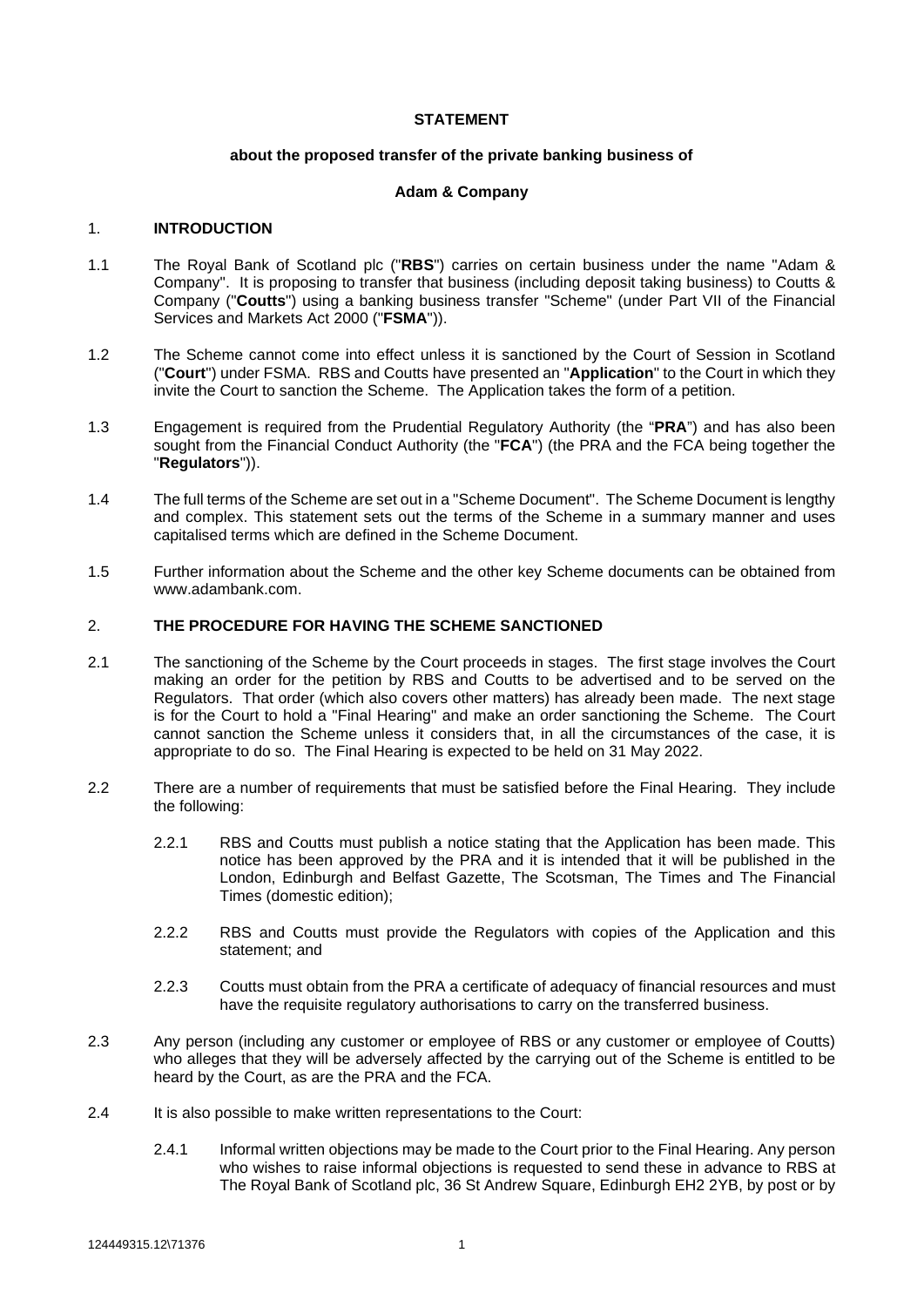hand on or before 5:00pm on 11 April 2022. RBS will pass any such objections on to the Court. No fee is payable to the Court for objecting in this way.

- 2.4.2 It is also possible to make formal written objections to the Scheme and/or the Application by lodging with the Court at Court of Session, Petition Department, Parliament House, Edinburgh EH1 1RQ written pleadings known as "Answers" to the petition. This should be done on or before 5:00pm on 11 April 2022. Any person who wishes to lodge Answers may wish to seek independent legal advice. In addition, Answers must be accompanied by a fee to the Court.
- 2.5 Anybody who wishes to attend the Final Hearing in person to present any objections they may have is requested to inform RBS at The Royal Bank of Scotland plc, 36 St Andrew Square, Edinburgh EH2 2YB and RBS will pass this information to the Court. They are requested to do so in writing, stating their objections, as soon as possible and preferably before 5:00pm on 11 April 2022.

### 3. **THE BUSINESS TO BE TRANSFERRED**

The business to be transferred under the Scheme consists of the private banking (including execution only dealing services and custody account services) and lending business carried on by RBS in the "Adam & Company" brand and trading name and, in relation to the relevant parts of the private banking and lending business, that is associated with or allocated to certain branch sort codes, and any business operated via, and managed using, certain defined IT systems of RBS immediately prior to the Effective Date (whether or not recorded in the Business Records) (the "**Business**"), the Customer Accounts and the Investment Accounts and all associated activities, rights, undertakings, assets and liabilities relating to the Business.

### 4. **BUSINESS WHICH MAY BE TRANSFERRED AFTER THE EFFECTIVE DATE**

- 4.1 The main date for the transfer of the Business under the Scheme is called the "**Effective Date**", which is expected to be 2 July 2022.
- 4.2 There may be some parts of the Business which for one reason or another cannot be transferred on the Effective Date (for example, because the assets or liabilities concerned are situated outside the Court's jurisdiction). They will be retained by RBS until they can be transferred to Coutts. These parts of the Business are referred to as the "**Residual Assets**", "**Residual Liabilities**" and "**Residual Items**") in the Scheme. The later date when such an asset, liability or item is finally transferred called a "**Subsequent Transfer Date**".
- 4.3 The Scheme Document also refers to the "**Relevant Date**". This means either the Effective Date (for the Transferred Assets and Transferred Liabilities) or the Subsequent Transfer Date (for the transfer of any Residual Assets or Residual Liabilities).

### **5. TRANSFER OF THE BUSINESS**

- 5.1 Under the Scheme, the Business (except for the Excluded Business and the Excluded Contracts, which are mentioned in paragraph [6](#page-2-0) below) will be transferred to Coutts on the Relevant Date. This means that:
	- 5.1.1 on and from the Effective Date:
		- (a) each Transferred Asset will be transferred to Coutts, subject to all encumbrances affecting that Transferred Asset; and
		- (b) each Transferred Liability will be transferred to Coutts, subject to all encumbrances affecting that Transferred Liability; and
	- 5.1.2 on and from each Subsequent Transfer Date:
		- (a) each Residual Asset will be transferred to Coutts on the relevant Subsequent Transfer Date, subject to all encumbrances affecting that Residual Asset; and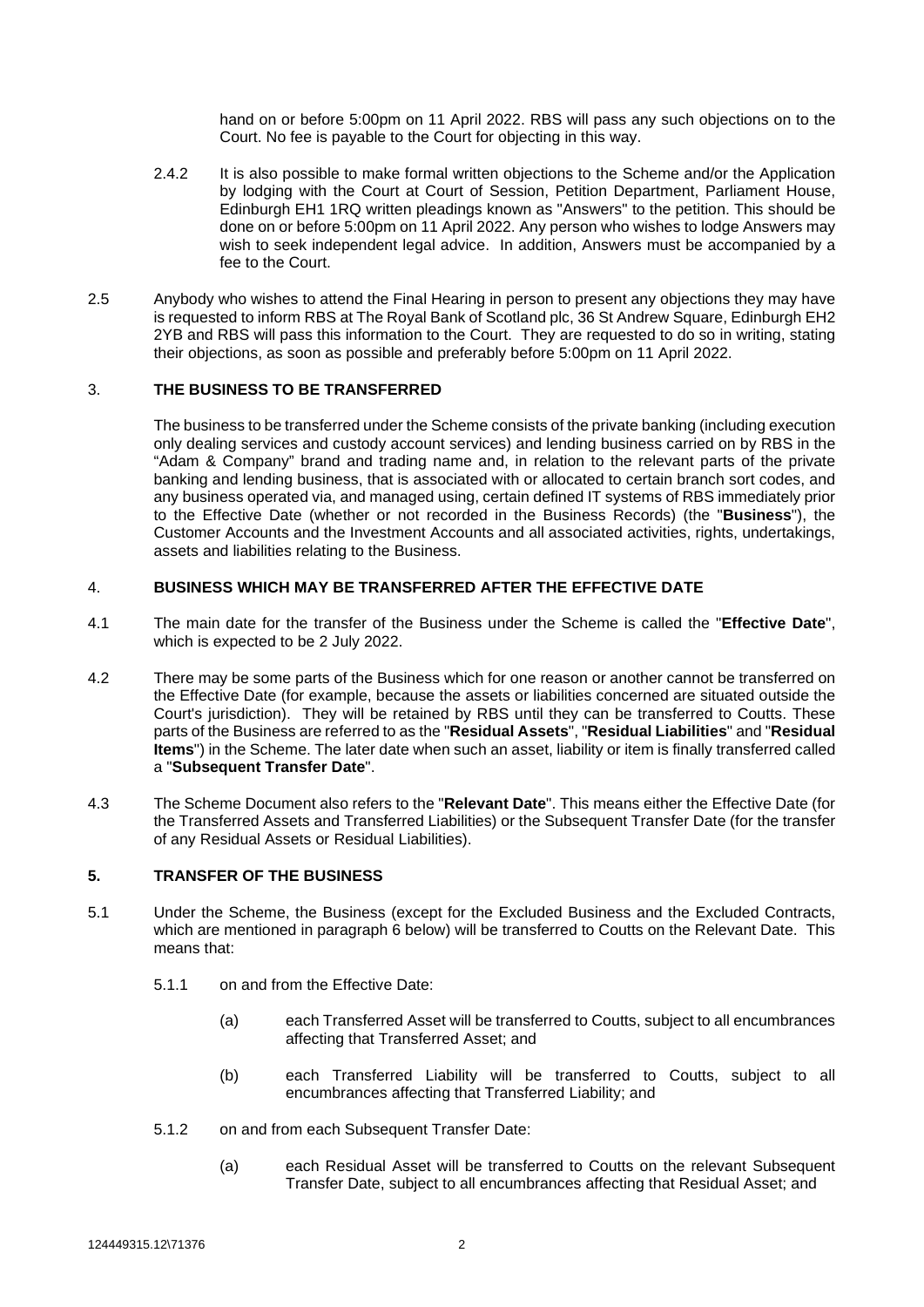- (b) each Residual Liability will be transferred to Coutts on the relevant Subsequent Transfer Date, subject to all encumbrances affecting that Residual Liability.
- 5.2 The Scheme requires RBS and Coutts to take all such steps and execute all such documents as are necessary and desirable to effect or perfect the transfer of any Transferred Asset, Transferred Liability, Residual Asset and Residual Liability to Coutts.

### <span id="page-2-0"></span>**6. EXCLUDED BUSINESS AND EXCLUDED CONTRACTS**

- 6.1 The "**Excluded Business**" will not be transferred to Coutts under the Scheme. The Excluded Business comprises:
	- 6.1.1 the discretionary investment management services business previously carried on by RBS and carried on by Adam & Company Investment Management Limited and trading as Adam & Company;
	- 6.1.2 the Payment Scheme Arrangements;
	- 6.1.3 the Correspondent Banking Arrangements;
	- 6.1.4 the Supply Chain Service Arrangements;
	- 6.1.5 the Intra-group Agreements;
	- 6.1.6 the Adam Credit and Charge Cards;
	- 6.1.7 any contracts of employment; and
	- 6.1.8 subject to the provisions of the Scheme summarised at paragraph [10.5.1,](#page-4-0) any business relating to a Sanctions Customer.
- 6.2 The "**Excluded Contracts**" will also not be transferred to Coutts under the Scheme. The Excluded Contracts comprise:
	- 6.2.1 any contracts, agreements, engagements, undertakings, arrangements , Mandates, orders and/or ancillary documents that have been entered into by RBS relating to the disposal of the discretionary investment management services business previously carried on by RBS and carried on by Adam & Company Investment Management Limited trading as Adam & Company;
	- 6.2.2 any contracts, agreements, engagements, undertakings, arrangements , Mandates, orders and/or ancillary documents that have been entered into by RBS from time to time in relation to or in connection with the Excluded Business and which are in force immediately before the Effective Date;
	- 6.2.3 any contracts, agreements, engagements, undertakings, arrangements and/or ancillary documents that have been entered into by RBS from time to time in relation to or in connection with any Intellectual Property Rights and which are in force immediately before the Effective Date; and
	- 6.2.4 any other contracts, agreements, engagements, undertakings, arrangements, Mandates, orders and/or ancillary documents which RBS and Coutts agree in writing before the Effective Date shall be Excluded Contracts for the purposes of the Scheme.

# **7. "WRONG POCKETS" ITEMS**

It is possible that at the Relevant Date, because of an error, items which are part of the Business fail to be transferred, or items which are part of the Excluded Business or are Excluded Contracts are transferred when they should not have been. These are called "**Wrong Pockets Items**". For the period from the Relevant Date until 2 July 2023 (or, if later, the Wrong Pockets Customer Date), the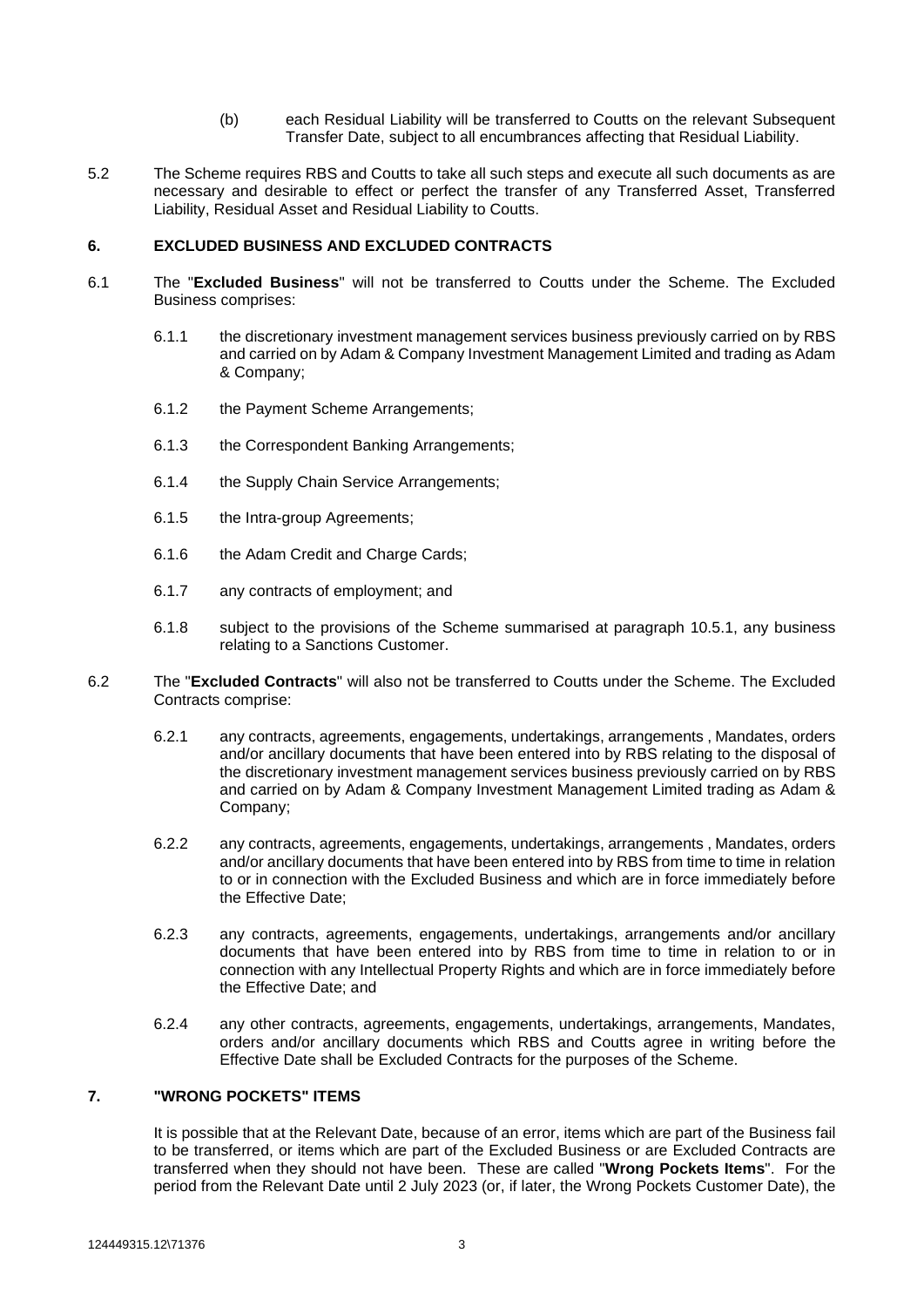Scheme provides a mechanism for RBS and Coutts to agree to the transfer (or transfer back) of any Wrong Pockets Items.

### 8. **CONTINUITY OR COMMENCEMENT OF LEGAL AND OTHER PROCEEDINGS**

- 8.1 Any action or other legal or administrative proceeding or step including arbitration, mediation, adjudication, compliant or claim to any authority or ombudsman (including any complaint or claim to the Financial Ombudsman Service) or other proceedings for the resolution of a dispute or claim by or against RBS in relation to the Business, the Transferred Assets, the Transferred Liabilities, the Residual Assets or the Residual Liabilities will be continued or commenced by or against Coutts. Coutts will also be entitled to all defences, claims, counterclaims and rights of set-off that would have been available to RBS in any such proceedings.
- 8.2 Any action or other legal or administrative proceeding or step including arbitration, mediation, adjudication or other proceedings for the resolution of a dispute or claim (whether current, pending, threatened or otherwise) in respect of a Residual Item will be continued or commenced by RBS under instructions from Coutts until the applicable Subsequent Transfer Date for that Residual Item.
- 8.3 In respect of any proceedings brought by a person against RBS in respect of the Business comprised in the Transferred Assets, Residual Assets, Transferred Liabilities, Residual Liabilities or Transferred Contracts, Coutts will not seek to raise any challenge to jurisdiction which arises because of those proceedings being commenced or continued by or against Coutts instead of RBS.

# 9. **TRANSFERRED CONTRACTS**

- 9.1 Except where the Scheme provides otherwise, every Transferred Contract will have effect on and from the Relevant Date as if the contract had been made with Coutts instead of RBS.
- 9.2 The Scheme Document sets out general and specific amendments that will be made to Transferred Contracts on and from the Relevant Date. In particular, there are specific amendments required to the Investment Services Agreement relating to the Worldwide ISA to include certain additional terms and conditions and to amend the name of any Investment Account bearing the name "The Adam & Company Worldwide ISA" to "The Coutts Self-Select ISA".
- 9.3 Any offer made to or by RBS in respect of the Business prior to the Relevant Date will have effect on and from the Relevant Date as if such offer had been made to or by Coutts and any agreement, undertaking, mortgage instrument or other document executed as a result of any offer will operate as if it were with or in favour of Coutts.

### 10. **CUSTOMER ACCOUNTS, TRANSFERRED LOANS AND TRANSFERRED INVESTMENT ACCOUNTS**

- 10.1 Any Customer Account between RBS and a customer which is part of the Business will, on the Relevant Date, become an account between Coutts and that customer and will be subject to the same terms and conditions as applied immediately prior to the Relevant Date.
- 10.2 Any negotiable instrument, cheque, letter of credit or other similar arrangement relating to any part of the Business drawn on or by, given to, or accepted or endorsed by RBS or otherwise payable by RBS before or after the Relevant Date will have effect on or from the Relevant Date as if drawn on or by, given to, or accepted or endorsed by Coutts.
- 10.3 Similarly, any Transferred Loans made, or Transferred Investment Accounts provided, to any customer by RBS in respect of the Business on or before the Relevant Date will become Loans made between Coutts and that customer or become Investment Accounts provided by Coutts to that Customer (as applicable).
- 10.4 Any existing mandate given to or by RBS in relation to the Business will have effect on and from the Relevant Date as if given to or by Coutts. RBS will retain responsibility for each mandate on and from the Relevant Date to the extent it continues to hold assets or liabilities in relation to that mandate.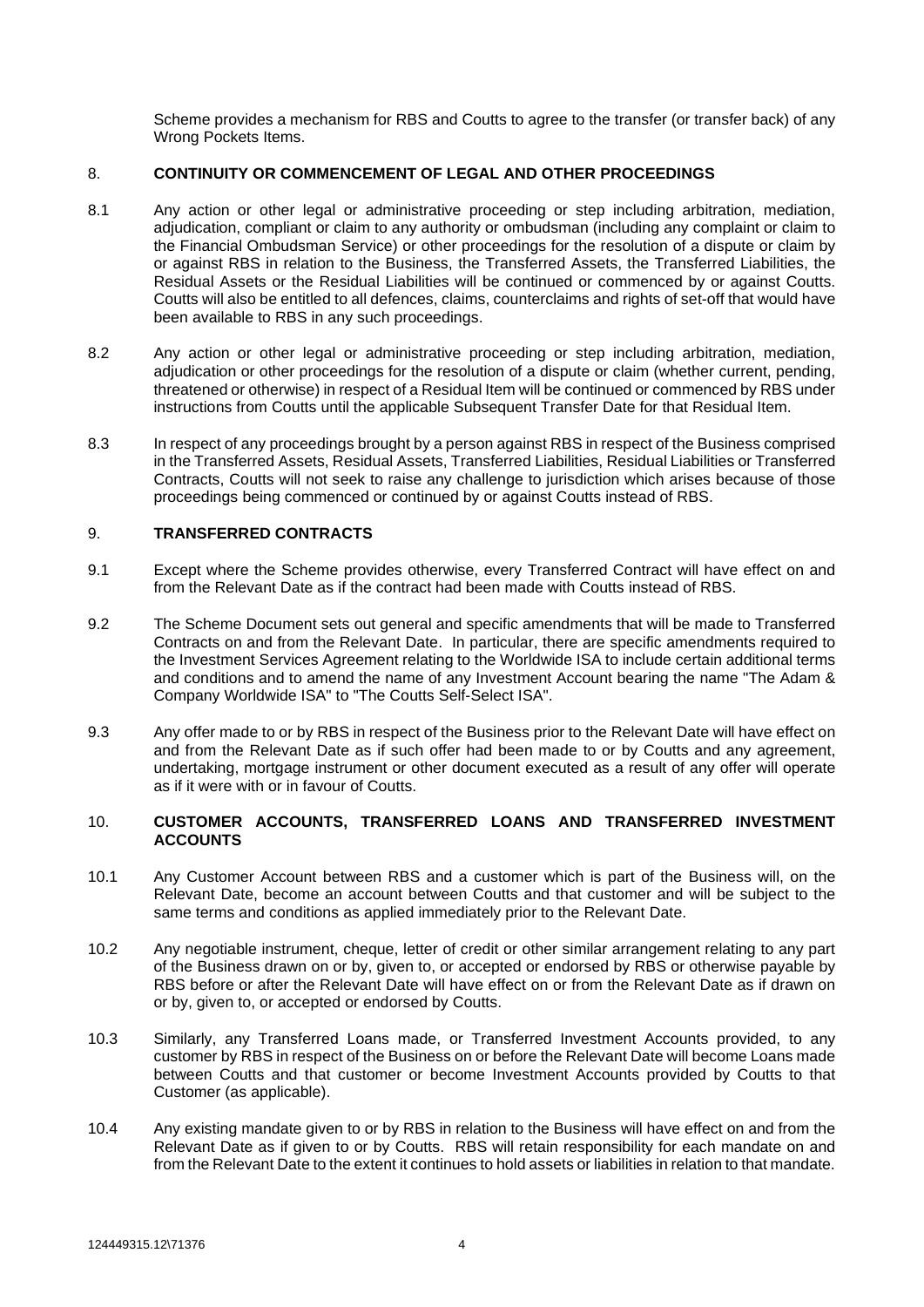- <span id="page-4-0"></span>10.5 The Scheme Document provides that:
	- 10.5.1 unless and until an appropriate licence or consent has been granted to Coutts no business relating to a Sanctions Customer will be transferred from RBS to Coutts under the Scheme; and
	- 10.5.2 any Transferred Asset, Transferred Liability or Residual Item subject to a Court freezing order will be subject to the same restrictions that applied immediately prior to the Relevant Date and any authority conferred by a customer upon RBS to provide certain financial or other information to third parties will apply from the Relevant Date as if conferred upon Coutts.

### 11. **GUARANTEES AND INDEMNITIES**

Under the terms of the Scheme, on and from the Relevant Date, each Transferred Guarantee/Indemnity Agreement will have effect as if it was made with Coutts instead of RBS and any Liabilities relating to the relevant Transferred Guarantee/Indemnity under such Transferred Guarantee/Indemnity Agreement will be enforceable by Coutts.

### 12. **SECURITY**

- 12.1 Any Transferred Security Interest held immediately before the Relevant Date by RBS or by a nominee, agent or trustee for RBS will, on and from the Relevant Date, be held by, vested in, available to and enforceable to the same extent by Coutts or its Transferee Nominee.
- 12.2 Any security interest which extends to future advances and liabilities will on and from the Relevant Date be available to Coutts as security for the payment of future advances and liabilities in all respects as it was available to RBS immediately before the Relevant Date.

### 13. **QUALIFYING DEPOSITS**

- 13.1 Some customers will have deposits which are protected by the Financial Services Compensation Scheme (the "**FSCS**") at the Relevant Date. The Scheme refers to them as "Qualifying Customers" and provides that, in order to ensure that their deposits do not exceed the "**FSCS Limit**" as a result of the Scheme, Coutts will, for three months following the Relevant Date, permit each such Qualifying Customer to withdraw all, or any part, of any Qualifying Deposits so that the balance of the Qualifying Deposits will equal the greater of:
	- 13.1.1 the FSCS Limit; or
	- 13.1.2 an amount equal to the aggregate balance (if any) of the Qualifying Deposits that the Qualifying Customer had with Coutts immediately prior to the Relevant Date.
- 13.2 Any such withdrawal may be made on any Business Day and will not be subject to any penalty, fee or charge that would otherwise apply in accordance with the terms and conditions that applied to the relevant Qualifying Deposit.

# 14. **CONFIDENTIALITY AND DATA PROTECTION**

- 14.1 From the Relevant Date, Coutts will, in relation to the Business, owe any relevant person the same duties of confidentiality as those which RBS owed in relation to the Business immediately prior to the Relevant Date.
- 14.2 RBS and Coutts will ensure that all data transferred to Coutts as part of the Business is transferred in a manner which complies with all relevant Data Protection Laws and Coutts will comply with all Data Protection Laws in handling Personal Data.
- 14.3 On and from the Relevant Date, Coutts will have the right to share information within the NatWest Group in relation to a Transferred Asset, a Transferred Liability or (if transferred at a Subsequent Transfer Date) a Residual Item where RBS would have had the right immediately prior to the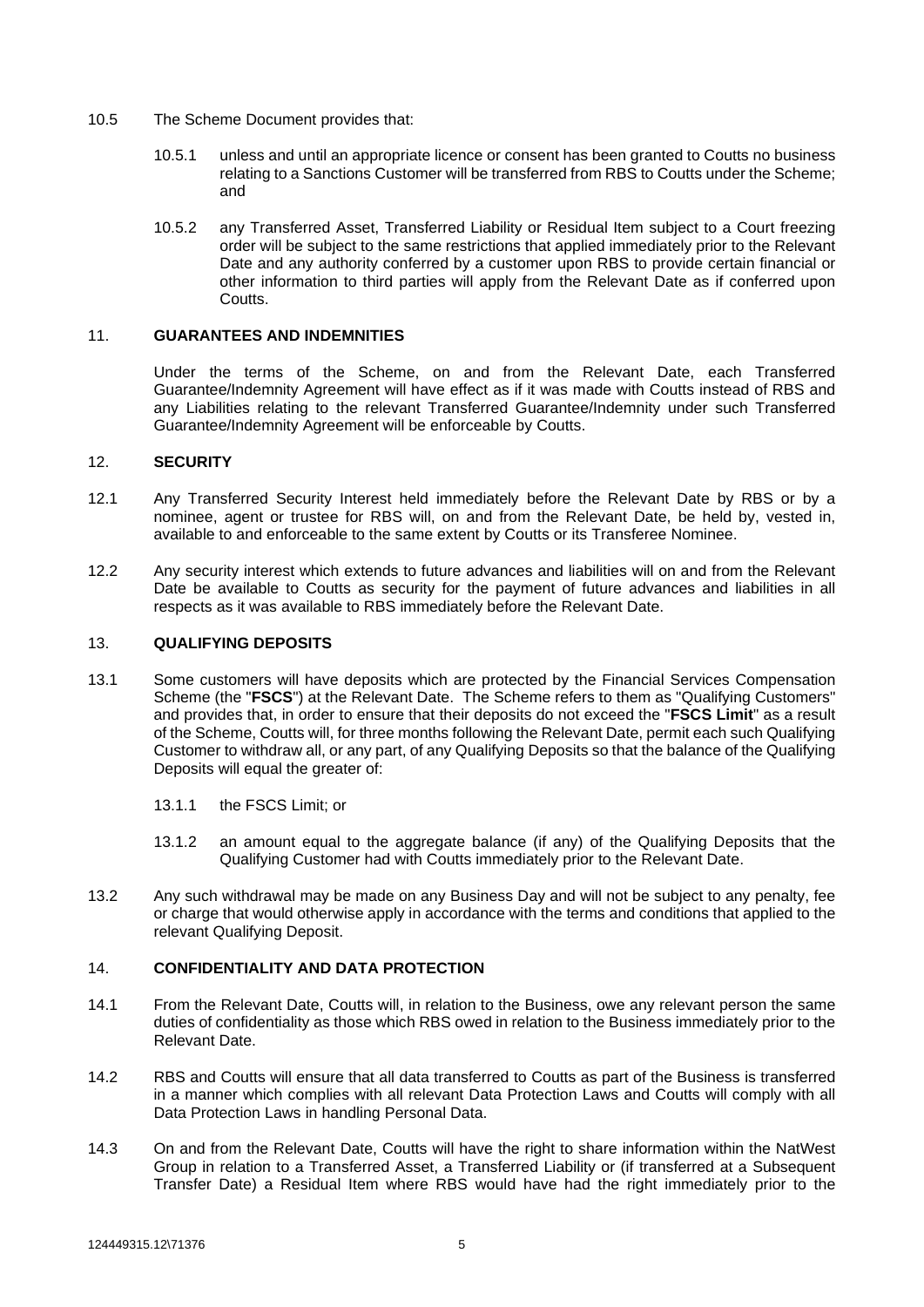Relevant Date.

### **15. DECLARATION OF TRUST BY THE TRANSFEROR AND PROVISIONS RELATING TO RESIDUAL ASSETS AND RESIDUAL LIABILITIES**

- 15.1 Under the terms of the Scheme, any Asset which is not, or is not capable of being, transferred to Coutts under the Scheme for any of the reasons set out in the Scheme will be held by RBS on trust for Coutts; and RBS and Coutts will procure that the relevant Asset is transferred as soon as reasonably practicable. The trust arrangement will cease upon such transfer.
- <span id="page-5-0"></span>15.2 If a Transferred Security Interest or a Transferred Guarantee/Indemnity is not transferred to Coutts under the Scheme, then unless otherwise agreed between RBS and Coutts, any Assets, Liabilities or Transferred Contracts that are subject to the Transferred Security Interest or a Transferred Guarantee/Indemnity will also be deemed not to be transferred from RBS to Coutts until the date on which the Transferred Security Interest or Transferred Guarantee/Indemnity is transferred.
- <span id="page-5-1"></span>15.3 If a Transferred Contract is not transferred to Coutts under the Scheme, then unless otherwise agreed between RBS and Coutts, any Transferred Security Interest or Transferred Guarantee/Indemnity granted in connection with the Transferred Contract will also be deemed not to be transferred from RBS to Coutts until the date on which the Transferred Contract is transferred.
- 15.4 If an Asset or Liability is not transferred to Coutts as referred to in paragraphs [15.2](#page-5-0) and [15.3](#page-5-1) above, then, until it is transferred to Coutts, RBS will be subject to Coutts' instructions. If the Residual Asset is a contract, Coutts will, until the transfer to it, perform all obligations of the contract as RBS's subcontractor.
- 15.5 Any payment, asset, right or benefit that is received by RBS on or after the Relevant Date in respect of the Business, a Transferred Asset, a Transferred Liability, or a Residual Asset will be paid or transferred to Coutts as soon as reasonably practicable.

### **16. PROVISIONS RELATING TO DUAL BANKED CUSTOMERS**

<span id="page-5-3"></span><span id="page-5-2"></span>Paragraphs [17](#page-5-2) to [23](#page-7-0) below apply to "Dual Banked Customers", as defined below at paragraph [17.1.](#page-5-3)

# **17. RIGHTS OF SET-OFF**

- 17.1 Subject to the time limits mentioned in paragraph [17.2](#page-5-4) below, if a customer has (i) an agreement with Coutts ("**Existing Transferee Agreement**") prior to the Relevant Date; and (ii) an agreement with (amongst others, as applicable) RBS that will transfer to Coutts under the Scheme ("**Transferred Customer Contract**") (a "**Dual Banked Customer**"), then on and from the Relevant Date Coutts will not be entitled:
	- 17.1.1 to apply any rights of set-off, which might otherwise be exercisable by Coutts solely as a result of the Scheme, by using credit balances held under any Existing Transferee Agreement to reduce or discharge any liability arising under a Transferred Customer Contract; or
	- 17.1.2 to apply any rights of set-off, which might otherwise be exercisable by Coutts solely as a result of the Scheme, by using credit balances held under a Transferred Customer Contract to reduce or discharge any liability arising under an Existing Transferee Agreement,

except that this restriction will not apply to any rights of set-off where, immediately before the Relevant Date, (i) an Existing Transferee Agreement or (ii) a Transferred Customer Contract permits set-off between credit balances held with RBS and liabilities owed to Coutts, and/or set-off between credit balances held with Coutts and liabilities owed to RBS.

- <span id="page-5-4"></span>17.2 The restrictions mentioned in paragraph [17.1](#page-5-3) will cease to apply in relation to credit balances held under (i) any Existing Transferee Agreement or (ii) any Transferred Customer Contract as follows:
	- 17.2.1 where the credit balance is at the Relevant Date held for a fixed term, on the date that falls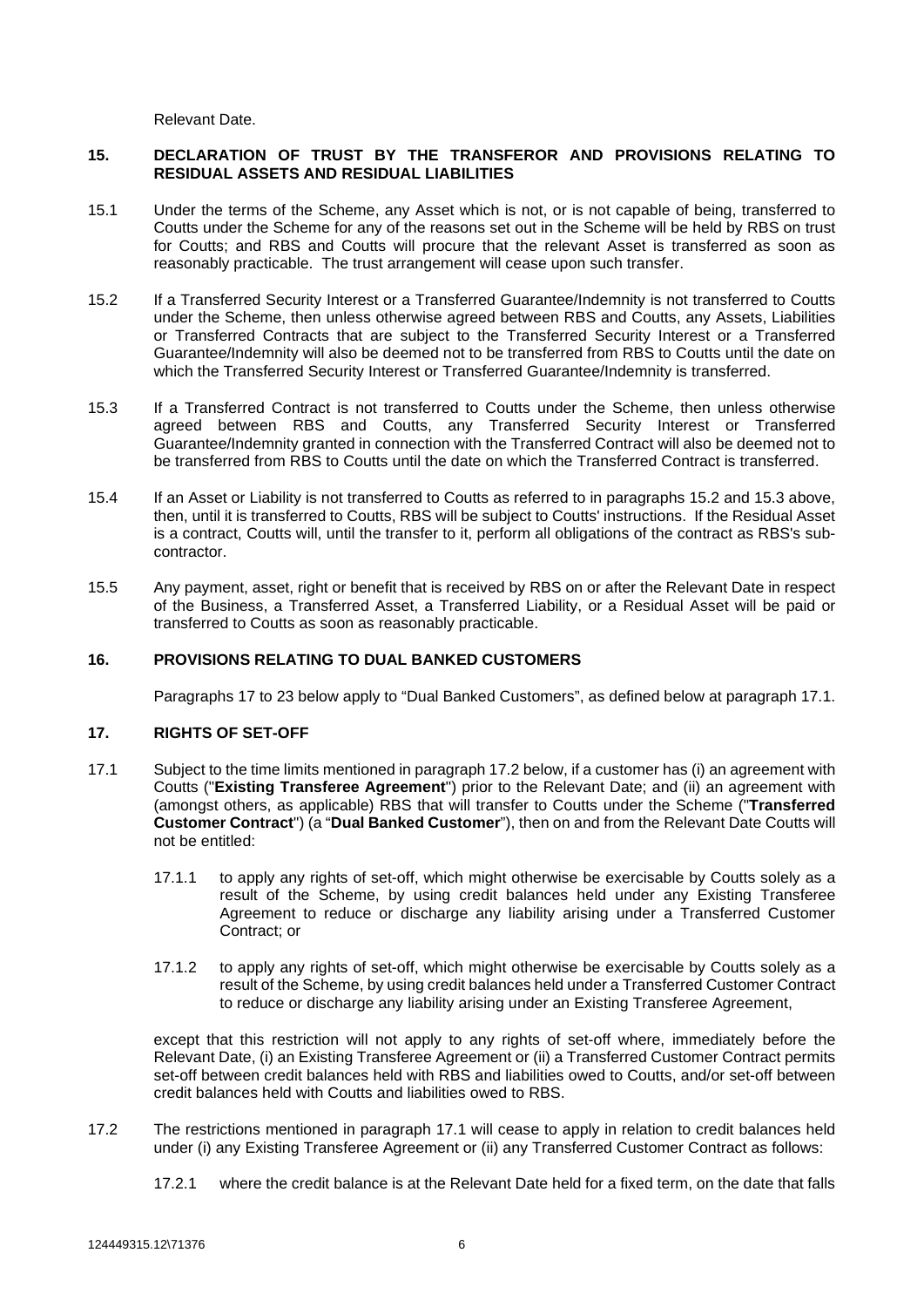three months after the expiry of that term;

- 17.2.2 where the credit balance is at the Relevant Date held on terms that a promotional rate of interest will be lost if the deposit is withdrawn before the end of a certain period, on the date that falls three months after the expiry of that period; and
- 17.2.3 in all other cases, on the date that falls three months after the Relevant Date.

## 18. **ALL MONIES RIGHTS**

- 18.1 On and from the Relevant Date, Coutts will not be entitled:
	- 18.1.1 to apply any All Monies Rights which might otherwise be exercisable by it solely as a result of the Scheme, under any Existing Transferee Agreement to secure any liability arising under any Transferred Customer Contract; or
	- 18.1.2 to apply any All Monies Rights, which might otherwise be exercisable by it solely as a result of the Scheme, under any Transferred Customer Contract to secure any liability arising under any Existing Transferee Agreement,

except that this restriction will not apply to any All Monies Rights under, immediately before the Relevant Date, (i) an Existing Transferee Agreement which secured any liabilities arising under a Transferred Customer Contract or (ii) a Transferred Customer Contract which secured liabilities arising under any Existing Transferee Agreement.

### 19. **CONSOLIDATION RIGHTS**

- 19.1 On and from the Relevant Date, Coutts will not be entitled:
	- 19.1.1 to apply any Consolidation Rights which might otherwise be exercisable by it solely as a result of the Scheme, to prevent the release of any Encumbrance given in relation to any Existing Transferee Agreement until any obligations have been satisfied under any Transferred Customer Contract; or
	- 19.1.2 to apply any Consolidation Rights, which might otherwise be exercisable by it solely as a result of the Scheme, to prevent the release of any Encumbrance given in relation to any Transferred Customer Contract until any obligations have been satisfied under any Existing Transferee Agreement,

except that this restriction will not apply to any Consolidation Rights under, immediately before the Relevant Date, (i) an Existing Transferee Agreement which were exercisable under a Transferred Customer Contract or (ii) a Transferred Customer Contract which were exercisable under any Existing Transferee Agreement.

# 20. **CROSS-DEFAULT RIGHTS**

- 20.1 On and from the Relevant Date, Coutts will not be entitled:
	- 20.1.1 to apply any Cross Default Rights, which might otherwise be exercisable by it solely as a result of the Scheme, to accelerate or alter any rights or obligations under any Existing Transferee Agreement as a result of the breach of any Transferred Customer Contract; or
	- 20.1.2 to apply any Cross Default Rights, which might otherwise be exercisable by it solely as a result of the Scheme, to accelerate or alter any rights or obligations under any Transferred Customer Contract as a result of the breach of any Existing Transferee Agreement,

except that this restriction will not apply to any Cross Default Rights exercisable, immediately before the Relevant Date under, (i) an Existing Transferee Agreement as a result of the breach of any Transferred Customer Contract if that breach had occurred immediately before the Relevant Date or (ii) a Transferred Customer Contract as a result of the breach of any Existing Transferee Agreement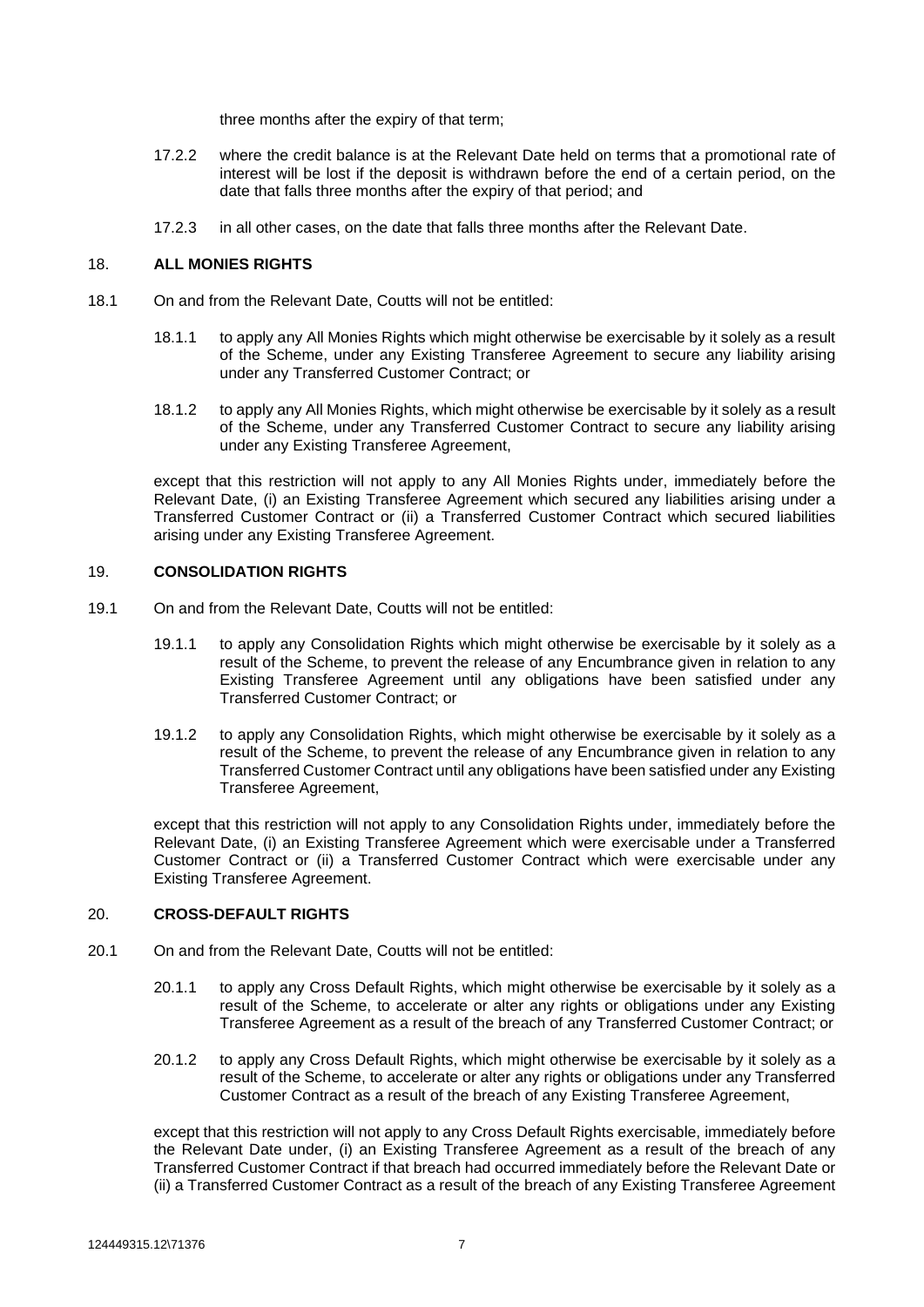if that breach had occurred immediately before the Relevant Date.

# 21. **GUARANTEE RIGHTS, ETC.**

- 21.1 On and from the Relevant Date, Coutts will not be entitled:
	- 21.1.1 to rely on any Guarantee/Indemnity Rights, which would otherwise be exercisable by it solely as a result of the Scheme, under any Existing Transferee Agreement in respect of Liabilities arising under a Transferred Customer Contract; or
	- 21.1.2 to rely on any Guarantee/Indemnity Rights, which would otherwise be exercisable by it solely as a result of the Scheme, under any Transferred Guarantee/Indemnity in respect of Liabilities arising under an Existing Transferee Agreement,

except to the extent that those Guarantee/Indemnity Rights would have applied to the Liabilities under the relevant Transferred Customer Contract or the Existing Transferee Agreement (as the case may be) immediately before the Relevant Date.

#### 22. **GENERAL EXISTING AGREEMENT RIGHTS**

- <span id="page-7-2"></span>22.1 Subject to the time limits mentioned in paragraph [22.2](#page-7-1) below, on and from the Relevant Date, Coutts will not be entitled to apply any other right, benefit or power which might otherwise be exercisable by it solely as a result of the Scheme in relation to:
	- 22.1.1 any Existing Transferee Agreement:
		- (a) to reduce, alter, discharge or otherwise secure liability arising under any Transferred Customer Contract; or
		- (b) which would entitle Coutts not to repay any credit balance or would restrict a Customer from disposing, charging or dealing with any credit balance under a Transferred Customer Contract, until a liability to Coutts under the Existing Transferee Agreement has been discharged; or
	- 22.1.2 any Transferred Customer Contract:
		- (a) to reduce, alter, discharge or otherwise secure liability arising under any Existing Transferee Agreement; or
		- (b) which would entitle Coutts not to repay any credit balance or would restrict a customer from disposing, charging or dealing with any credit balance under an Existing Transferee Agreement until a liability to Coutts under the Transferred Customer Contract has been discharged.
- <span id="page-7-1"></span>22.2 The restrictions mentioned in paragraph [22.1](#page-7-2) will cease to apply in relation to credit balances held under (i) any Existing Transferee Agreement or (ii) any Transferred Customer Contract as follows:
	- 22.2.1 where the credit balance is at the Relevant Date held for a fixed term, the date that falls three months after the expiry of that term;
	- 22.2.2 where the credit balance is at the Relevant Date held on terms that a promotional rate of interest will be lost if the deposit is withdrawn before the end of a certain period, on the date that falls three months after the expiry of that period; and
	- 22.2.3 in all other cases, on the date that falls three months after the Relevant Date.

### <span id="page-7-0"></span>23. **ENTIRE AGREEMENT CLAUSES**

23.1 Under the terms of the Scheme, if (i) a Transferred Customer Contract or (ii) an Existing Transferee Agreement contains an entire agreement clause, then on and from the Relevant Date: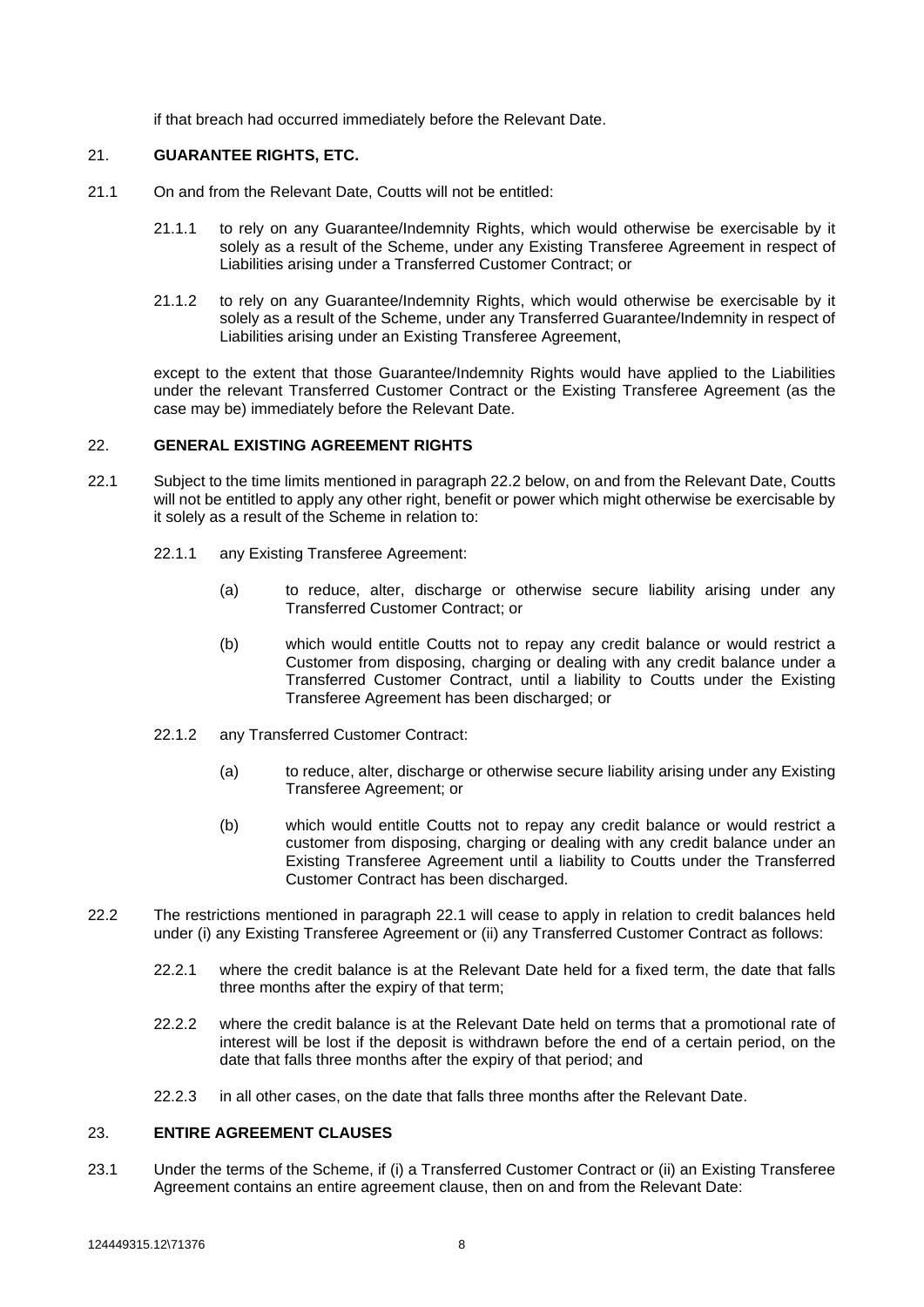- 23.1.1 the Transferred Customer Contract will be read and construed as applying only to products or services of the Business and shall not apply to or supersede the Existing Transferee Agreement; and
- <span id="page-8-0"></span>23.1.2 the Existing Transferee Agreement will be construed as applying only to products or services of Coutts not comprised in the Business and will not apply to or supersede the Transferred Customer Contract.
- 23.2 Any new customer agreement with Coutts that contains an entire agreement clause will, unless stated to the contrary, apply in the same manner as in paragraph [23.1.2](#page-8-0) above.

### 24. **INDEMNITIES IN FAVOUR OF RBS**

- 24.1 Coutts will discharge on RBS's behalf or, failing that, will indemnify RBS against:
	- 24.1.1 charges, liabilities, costs and claims arising in respect of all Transferred Assets and Transferred Liabilities and all Residual Assets and Residual Liabilities which do not transfer by the Scheme until the relevant liability is transferred to Coutts;
	- 24.1.2 any amount paid by RBS in respect of any of its liabilities in respect of the Business that are, whether wholly or in part, the subject of a policy of indemnity insurance or a claim or right of recovery against a third party, but only to the extent that RBS, having made a claim under the policy or against the third party, will have failed to recover any such amount using any rights it may have under such policy.

### **25. INDEMNITIES IN FAVOUR OF COUTTS**

- 25.1 RBS will indemnify Coutts against all charges, liabilities, losses, claims and expenses in respect of the Transferred Assets, Transferred Liabilities, Residual Assets and Residual Liabilities:
	- 25.1.1 to the extent that they cannot be recovered by Coutts but are otherwise recoverable RBS from a third party; or
	- 25.1.2 in connection with any defect (whether in title or otherwise) in relation to, or any other diminution in the value of, property transferred to Coutts, to the extent that the loss is otherwise recoverable from a third party.

# 26. **CONSEQUENCES OF THE SCHEME**

Without prejudice to any obligation of RBS or Coutts pursuant to the terms of the Scheme and save to the extent stated otherwise in the Court's order sanctioning the Scheme (the "**Order**"), the transfer effected by the Scheme will not invalidate or discharge any security or guarantee, or require further registration or amendment of existing registration in respect of any security or other instrument, or constitute a breach or default under any contractual provision that would prohibit the transfer of any Transferred Asset, Transferred Liability or Residual Item to Coutts, or allow any party to terminate or vary any arrangement when that party would not otherwise have been able to terminate or vary such an arrangement, or afford any party any greater or lesser obligation under any contract that such a party would otherwise have been afforded, or affect the enforceability, priority or ranking of any security, or constitute a breach of any representation, obligation or duty, or enable any person to bring a claim against any person.

# 27. **EFFECTIVE DATE OF THE SCHEME**

It is intended that the Scheme will become effective in accordance with the order of the Court at 00:01am (GMT) on 2 July 2022 or on such other time and date as RBS and Coutts may agree (the "**Effective Date**"). Unless the Scheme becomes operative in its entirety on or before 11.59 p.m. (GMT) on 2 October 2022 or such later date and/or time, if any, as the Court may allow upon the application of RBS and Coutts, it will lapse.